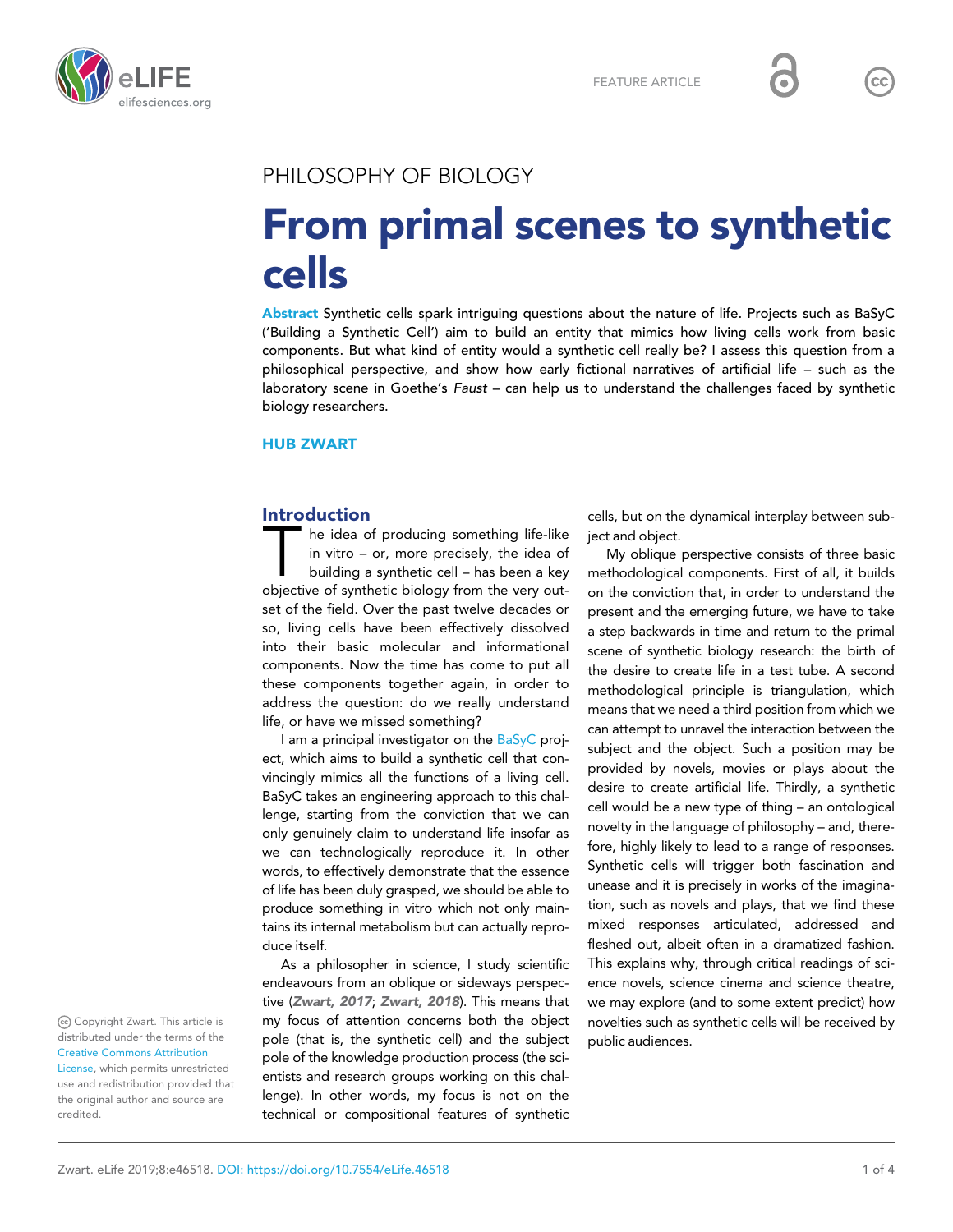## The birth of the idea of creating life in vitro

Several decades before synthetic biology – as we currently know it  $-$  got off the ground, the signifier 'synthetic biology' had already been coined by Stephane Leduc (in 1912) to refer to his research where he grew crystals in solutions to mimic and explore organic forms ([Cam](#page-2-0)[pos, 2009](#page-2-0)). Even earlier, in 1905, the physicist John Butler Burke was exposing petri dishes containing bouillon to radium in order to produce artificial life-like forms, inspired by his conviction that radium could generate life. These and similar experiments conveyed the idea, articulated by the biologist Jacques Loeb and others, that 20th century biology should become biotechnology ([Pauly, 1987](#page-2-0)). As JBS Haldane said, paraphrasing Marx, "the vocation of scientists is not to explain the living world, but to change it" ([Haldane, 1939](#page-2-0)). However, it was only with the discovery of recombinant DNA techniques in the 1970s that the engineering approach to biology, also known as 'intentional biology', really took off ([Campos, 2009](#page-2-0)).

Yet, the idea of creating life in a test-tube had thrived in books and plays long before it became real science. [Goethe \(1831\)](#page-2-0) explored the idea of creating life in a laboratory in his drama Faust, in a scene entitled "Laboratory" (Part II Act II Scene 2; 6819 ff.), where Faust's trusted disciple Wagner successfully manages to fabricate an artificial 'little man' (a homunculus) in a glass phial in his oven. Goethe's scene became a classical enactment of 'Faustian' science ([Spengler, 1918](#page-2-0)): a form of science bent on controlling and enhancing nature, rather than on understanding it.

As indicated above, a rereading of this 'primal scene' may enlighten some of the expectations and concerns raised by synthetic biology, and, more precisely, by synthetic cell projects. Inside his phial, which he carefully keeps at the right temperature, Wagner has composed the right mixture with the right components to create a kind of primal soup and, exactly at the right moment (when the bell tolls), he discerns the budding signs of neo-life. Something is glowing inside the tube: a luminous substance, reminiscent perhaps of the time-old association between life and light that was taken up by the physicist Niels Bohr in his famous lecture Light and Life ([Bohr, 1933](#page-2-0)). After many detours and faux pas, Wagner's hazardous experiment seems

about to succeed at last. What nature brings forth in vivo can now 'crystallise' inside a glass tube. Artificial life has been created in the lab.

What Wagner fabricated, I would argue, was not so much an artificial life form as a prolific narrative script, one that would soon proliferate through the works of many other authors: from Mary Shelley (Frankenstein) via H.G. Wells (The Stolen Bacillus) up to contemporary writers. For indeed, some typical components of this script are already fleshed out quite recognisably by Goethe in Faust. To begin with, he stresses the fragility and vulnerability of neo-life. The homunculus can only survive inside his tube – in a gnotobiotic environment, technically speaking. Should the glass phial break, exposure to a normal environment would prove fatal. This is a reassuring thought, suggesting that neo-life can, in the modern language of biosafety and biosecurity, be 'contained'. The survival of the artefact depends on qualified researchers and the controlled environments they created. Neo-life is and will remain a laboratory artefact.

Unfortunately, this reassuring impression does not last because, at precisely this moment, when Wagner is about to finish his great experiment, there is a knock on the door and Mephistopheles enters the room with the explicit intention of stealing the tube. Mephistopheles flees the laboratory, with the homunculus hidden under his cloak, leaving Wagner behind to resume and improve his experimental work. In the current literature, this aspect is discussed under headings such as 'biosecurity' or 'dual use'. Scientists may conduct their hard work with the best of intentions, but others may use their valuable products for nefarious goals. In this manner, with the help of others, fragile little 'monsters' may escape the laboratory setting after all.

In other words, a question emerges as soon as we are able to control life: how do we control this power to control life? And if life can be technologically domesticated, how do we domesticate this new and powerful technology itself? A similar question currently harrows the discoverers of CRISPR-Cas9 ([Doudna and Sternberg,](#page-2-0) [2017](#page-2-0)). To address this question, our third methodological principle must be activated, and the ontological dimension of synthetic life must be addressed. What kind of a thing will we be dealing with?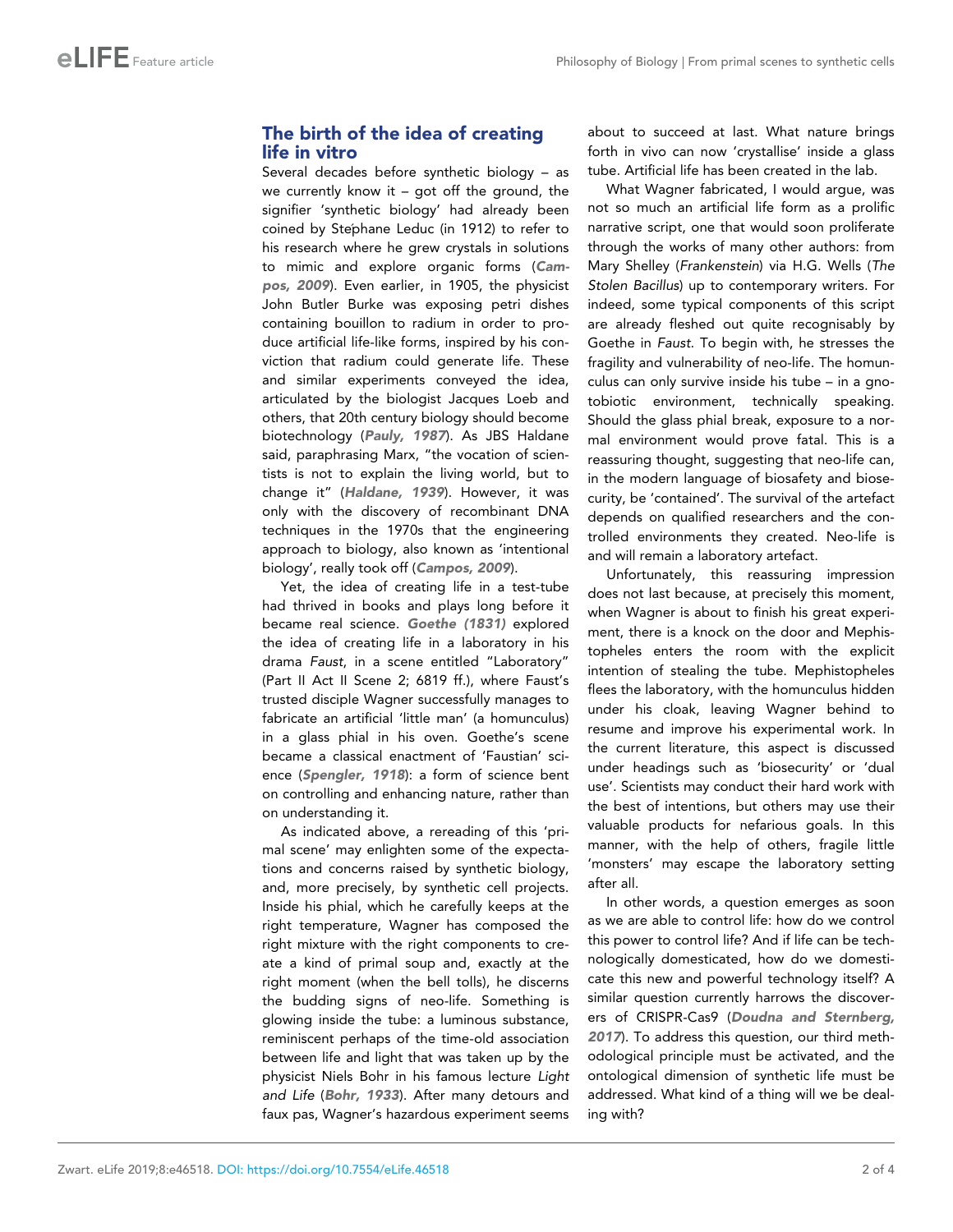## <span id="page-2-0"></span>What kind of thing is a synthetic cell?

There seems to be something exceptional about creating synthetic life compared to other laboratory fabrications. The theory of vitalism proposes that life is governed by a force distinct from the standard chemical and physical forces that act on inanimate objects. In 1944, the physicist Erwin Schrödinger portrayed life in terms of deviation: whereas nature is under the sway of entropy, living cells maintain high levels of complexity and resist disruption. (Back in 1933, Niels Bohr had also pointed out how living systems seem to defy the expectations of physics and chemistry.) Schrödinger argued that the essence of life is not Divine intervention (Genesis), electricity (Frankenstein) or radium (Burke), but a genetic code: the genome (for comparison, see Zwart, 2013).

The discovery of the molecular structure of DNA by Watson and Crick was perceived by many as a fatal blow to vitalism, for the genome is basically a molecule: an "aperiodic crystal", as Schrödinger phrased it. Once we understand this crystal, we will eventually be able to (in Wagner's terms) "crystallise" life in vitro.

Does this mean that public concerns should be discarded as outdated remnants of vitalism? Again, Goethe's scene provides a telling hint, for Wagner explicitly points out that his current experiment is merely a first step. Eventually, the idea is not to create life as such, but to produce something even more ambitious and potentially more disconcerting: something like a thinking brain, challenging our unique position as rational entities. However fragile and innocent synthetic cells may seem, public discontent is triggered by the suspicion that this is merely a first step towards something more challenging and prolific: a second Cambrian explosion of life-forms may await us (Church and Regis, 2013). How will these entities evolve? And do we have the tools and policies in place to govern and contain this potentially disruptive process?

As to the question "What kind of thing is a synthetic cell?", the famous article What is a thing? by the philosopher Martin Heidegger provides a route to an answer (Heidegger, 1954). In it, he explores the etymology of the term "thing", connecting it with the Old High German "thing" or "dinc" and the proto Germanic "binga", which originally mean an assembly or congregation. A synthetic cell is a thing which calls for a Thing: a public deliberation. In 1974, a panel established by the National Academy of Sciences in the US argued for a thorough assessment of the potential social impacts of recombinant DNA techniques (Berg et al., 1974). A similar assessment, based on multiple voices and perspectives is now needed to explore the potential impacts of synthetic cells.

Hub Zwart is in the Erasmus School of Philosophy, Erasmus University Rotterdam, Rotterdam, The **Netherlands** 

zwart@esphil.eur.nl

<http://orcid.org/0000-0001-8846-5213>

Competing interests: The author declares that no competing interests exist.

#### Funding

| Funder                                                                          | <b>Grant reference</b><br>number | Author |
|---------------------------------------------------------------------------------|----------------------------------|--------|
| Netherlands Or- 024.003.019<br>ganisation for<br>Scientific Re-<br>search (NWO) |                                  |        |

#### References

Berg P, David B, Herbert WB, Stanley NC, Ronald WD, David SH, Daniel N, Richard R, James DW, Sherman W, Norton DZ. 1974. Potential biohazards of recombinant DNA molecules. Science 185:303. DOI: [https://doi.org/10.1126/science.185.4148.303,](https://doi.org/10.1126/science.185.4148.303) PMID: [11661080](http://www.ncbi.nlm.nih.gov/pubmed/11661080)

Bohr N. 1933. Light and life. Nature 131:457–459. DOI:<https://doi.org/10.1038/131457a0>

Campos L. 2009. Synthetic Biology: the technoscience and its societal consequences. In: Schmidt Markus (Ed). Synthetic Biology: The Technoscience and Its Societal Consequences. Dordrecht: Springer. p. 5–22. Church G, Regis E. 2013. Regenesis: How Synthetic Biology Will Reinvent Nature and Ourselves. New York: Basic Books.

Doudna J, Sternberg S. 2017. A Crack in Creation: Gene Editing and the Unthinkable Power to Control Evolution. Boston/New York: Houghton Mifflin Harcourt.

Goethe JWV. 1831. Faust. In: Alt K (Ed). Goethes Werke. Vol 5 Berlin: Deutsches Verlagshaus Bong &  $Co$ 

Haldane JBS. 1939. The Marxist Philosophy and the Sciences. New York: Random House.

Heidegger M. 1954. Das Ding. In: Vorträge Und Aufsätze. Pfullingen: Neske. p. 163-181.

Pauly PJ. 1987. Controlling Life: Jacques Loeb and the Engineering Ideal in Biology. Berkeley: University of California Press.

Spengler O. 1918. Der Untergang Des Abendlandes I: Umrisse Einer Morphologie Der Weltgeschichte. München: Beck.

Zwart H. 2013. The genome as the biological unconscious – and the unconscious as the psychic 'genome'. A philosophical rereading of molecular